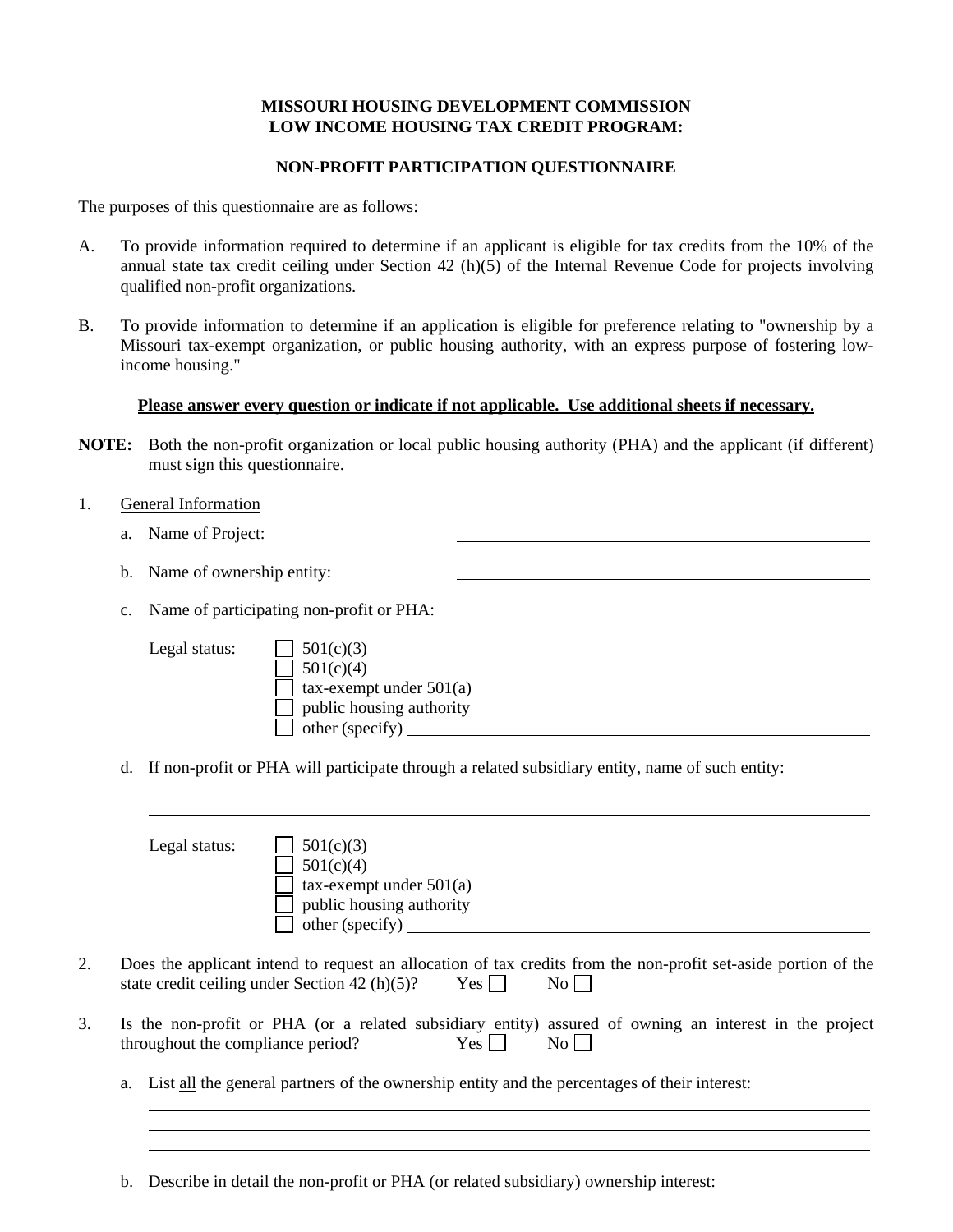# **NON-PROFIT PARTICIPATION QUESTIONNAIRE**

page 2 of 3

l

| 5.  | Describe the non profit or PHA material participation in the operation of the project throughout the extended<br>use period:                                                                                                                                                                                                                                                                                                                                                                                                                             |  |  |  |
|-----|----------------------------------------------------------------------------------------------------------------------------------------------------------------------------------------------------------------------------------------------------------------------------------------------------------------------------------------------------------------------------------------------------------------------------------------------------------------------------------------------------------------------------------------------------------|--|--|--|
| 6.  | Will the non-profit or PHA be contributing funds to the project? Yes $\Box$<br>No                                                                                                                                                                                                                                                                                                                                                                                                                                                                        |  |  |  |
|     | <u> 1989 - Johann Barn, fransk politik fotograf (d. 1989)</u><br>If yes, explain:                                                                                                                                                                                                                                                                                                                                                                                                                                                                        |  |  |  |
| 7.  | Will the non-profit or PHA receive any part of the development or management fees paid in connection with<br>$\overline{N_0}$<br>the project?<br>$Yes$ $\Box$                                                                                                                                                                                                                                                                                                                                                                                            |  |  |  |
|     |                                                                                                                                                                                                                                                                                                                                                                                                                                                                                                                                                          |  |  |  |
| 8.  | How many full-time staff members does the non-profit or PHA (or if applicable, any related non-profit<br>have)? (please specify):<br><u> 1989 - Johann Stein, marking ar yn y brening yn y brening yn y brening yn y brening yn y brening y brening y</u>                                                                                                                                                                                                                                                                                                |  |  |  |
|     |                                                                                                                                                                                                                                                                                                                                                                                                                                                                                                                                                          |  |  |  |
| 9.  | Is the non-profit affiliated with or controlled by any for-profit organization?<br>Yes  <br>$\overline{N_0}$                                                                                                                                                                                                                                                                                                                                                                                                                                             |  |  |  |
|     | If yes please identify the for-profit organization:                                                                                                                                                                                                                                                                                                                                                                                                                                                                                                      |  |  |  |
|     | Has any for-profit entity (including the owner of the project or any entity directly or indirectly related to<br>a.<br>such owner) appointed any directors to the governing board of the non-profit? Yes<br>$\overline{N_0}$                                                                                                                                                                                                                                                                                                                             |  |  |  |
|     | If yes, explain:<br><u> 1989 - Johann Harry Harry Harry Harry Harry Harry Harry Harry Harry Harry Harry Harry Harry Harry Harry Harry</u>                                                                                                                                                                                                                                                                                                                                                                                                                |  |  |  |
|     | Does the non-profit have any financial arrangements with any individual(s) or for-profit entity, including<br>$\mathbf{b}$ .<br>anyone or any entity related, directly or indirectly, to the owner of the project? Yes<br>No                                                                                                                                                                                                                                                                                                                             |  |  |  |
|     |                                                                                                                                                                                                                                                                                                                                                                                                                                                                                                                                                          |  |  |  |
|     | Disclose any business or personal (including family) relationships that any of the staff members,<br>$\mathbf{c}$ .<br>directors or other principals involved in the formation or operation of the non-profit have, either directly<br>or indirectly, with any persons or entities involved or to be involved in the project on a for-profit basis<br>including, but not limited to, the owner of the project, any of its for-profit general partners, employees,<br>limited partners or any other parties directly or indirectly related to such owner: |  |  |  |
| 10. | The non-profit or PHA may not have been formed by any individual(s) or for-profit entity for the principal<br>purpose of being included in the non-profit set-aside or earning points under the Project Selection Criteria.                                                                                                                                                                                                                                                                                                                              |  |  |  |
|     | Date of legal formation of non-profit or PHA: _____<br>a.                                                                                                                                                                                                                                                                                                                                                                                                                                                                                                |  |  |  |
|     | b.                                                                                                                                                                                                                                                                                                                                                                                                                                                                                                                                                       |  |  |  |
| 11. | Provide the following required materials for the participating entity (as applicable):<br>articles of<br>a.<br>incorporation, by-laws, IRS determination letter, non-profit certificate of incorporation and certificate of                                                                                                                                                                                                                                                                                                                              |  |  |  |

good standing (state), list of current Board of Directors or Commissioners (include dates of appointment and affiliation), and most recent audited financials (include a list of major donors). b. Provide any additional information which MHDC may find useful for the purposes outlined at the

beginning of this questionnaire (e.g. letter of intent, proposed documents, etc.).